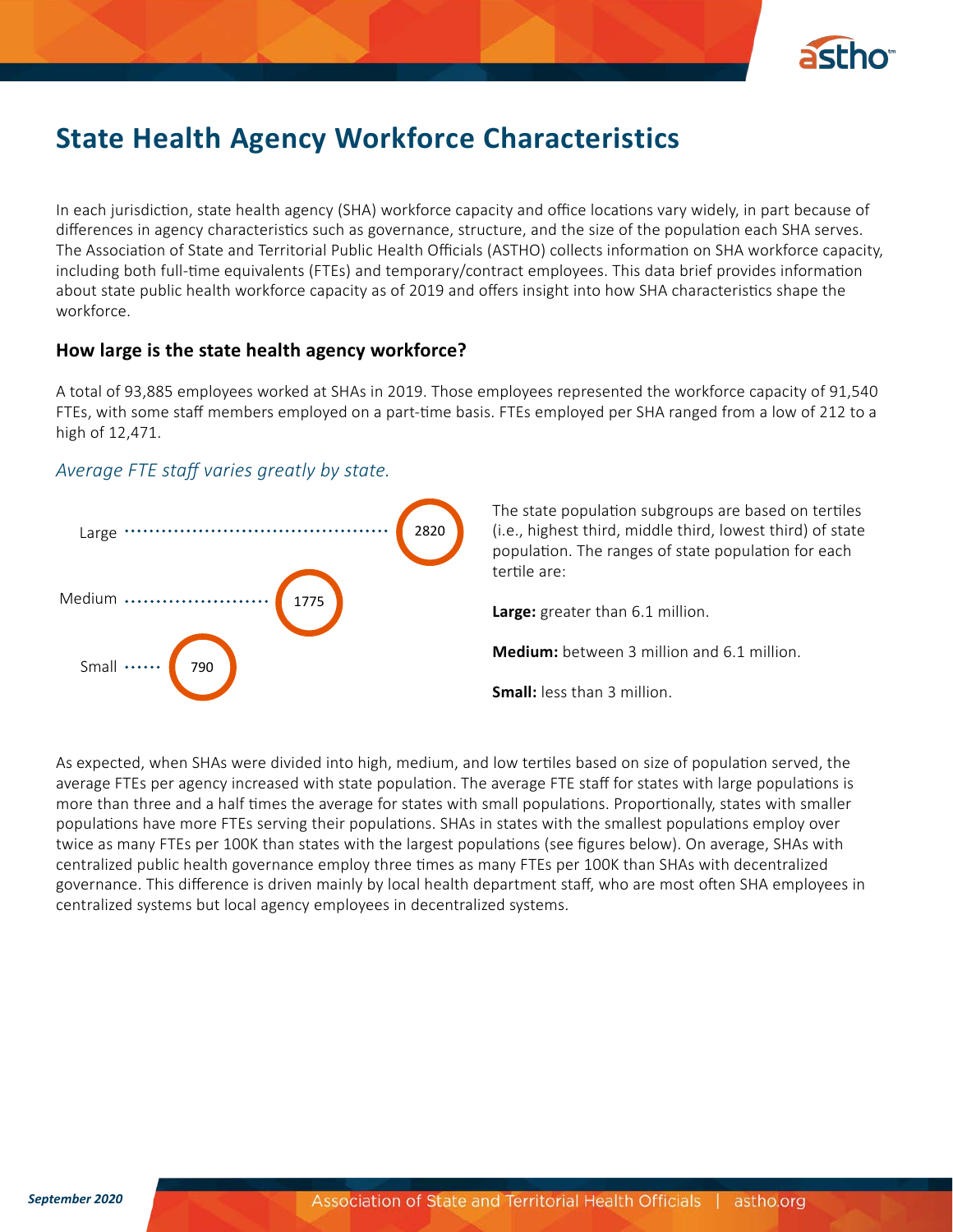*Average FTEs per 100,000 state residents is largest in states with small populations and centralized public health governance.*



**Public health governance** refers to the relationship between state public health agencies and local health departments. The types of governance are:

**Centralized:** At least 75% of the state's population is served by local health departments that are units of the SHA (i.e., the local health department staff are SHA employees).

**Decentralized:** At least 75% of the state's population is served by local health departments that are units of local government.

**Shared:** At least 75% of the state's population is served by local health departments where both state and local officials have some degree of authority for appointing or approving local chief executives, making fiscal decisions, and/or issuing public health orders.

**Mixed:** Governance varies among local health departments within a state, and no one system of public health governance applies to 75% or more of the state's population.

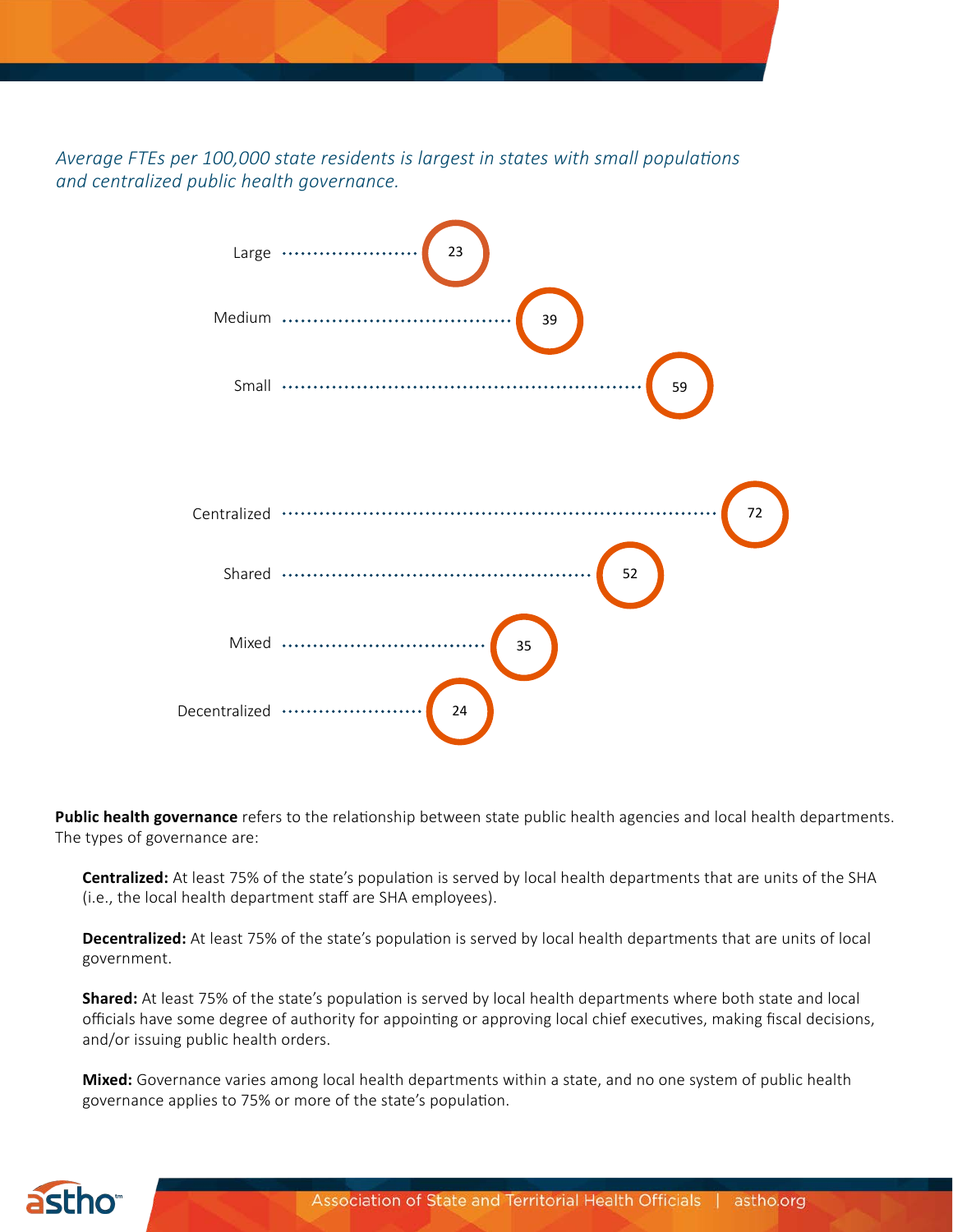## **Where do state health agency staff work?**

In addition to the agency's central office, many state health agencies have regional or district offices which provide services to specific geographic regions of the states. In some states, SHA employees may also work in local health departments or be assigned elsewhere (e.g., employees who are detailed to another department or state agency).

*Note: Employees counted in these figures include contract workers, temporary workers, and unfilled vacancies for which the jurisdiction has begun recruitment.*

# *Nearly half of SHA staff are assigned to their agency's central office.*



Slightly less than half of all SHA staff are assigned to the **agencies' central offices**. 29% of SHA staff are assigned to **local health departments**, 16% to **regional offices**, and 8% to **other locations**.

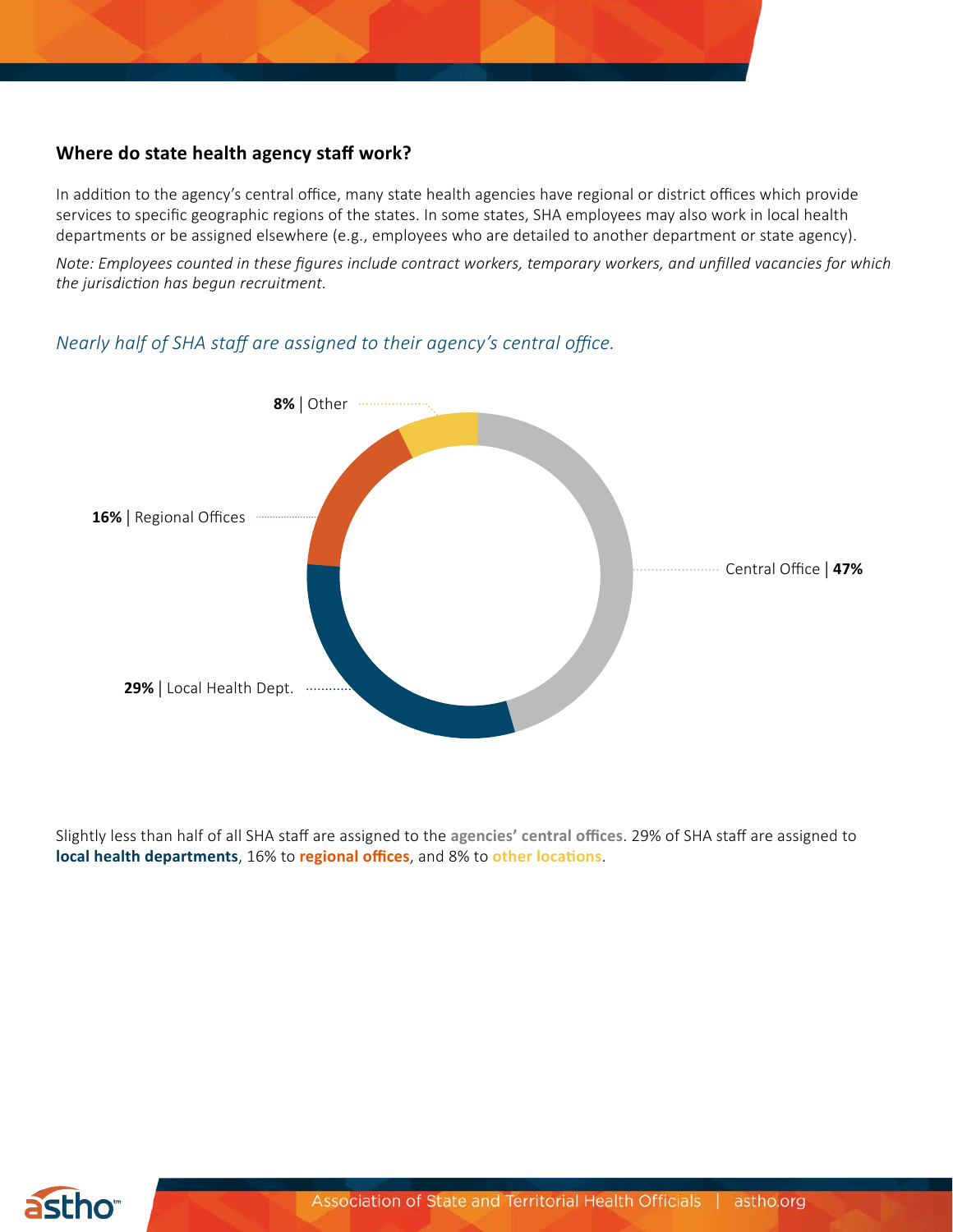*Freestanding SHAs, as well as SHAs with shared and centralized governance, have many employees assigned to local health departments.*



#### **Agency Structure**

**Freestanding agency:** An independent agency within the state government.

**Umbrella agency:** An agency that is a unit of a larger combined health and human services organization, also referred to as a super agency.



### **Governance**



Staff assignments show large differences by agency structure. On average, freestanding agencies have relatively large percentages of employees assigned to local offices, while umbrella agencies have relatively large percentages of employees assigned to other locations (e.g., departments or bureaus other than public health within the umbrella agency). Staff assignments also show large differences by public health governance. SHAs in decentralized states have few staff assigned to local health departments, while SHAs in shared and centralized states have large percentages of staff assigned to local offices. SHAs in states with mixed governance fall between these two extremes. In decentralized states, all, or most of the staff in local health departments are employed by local government.